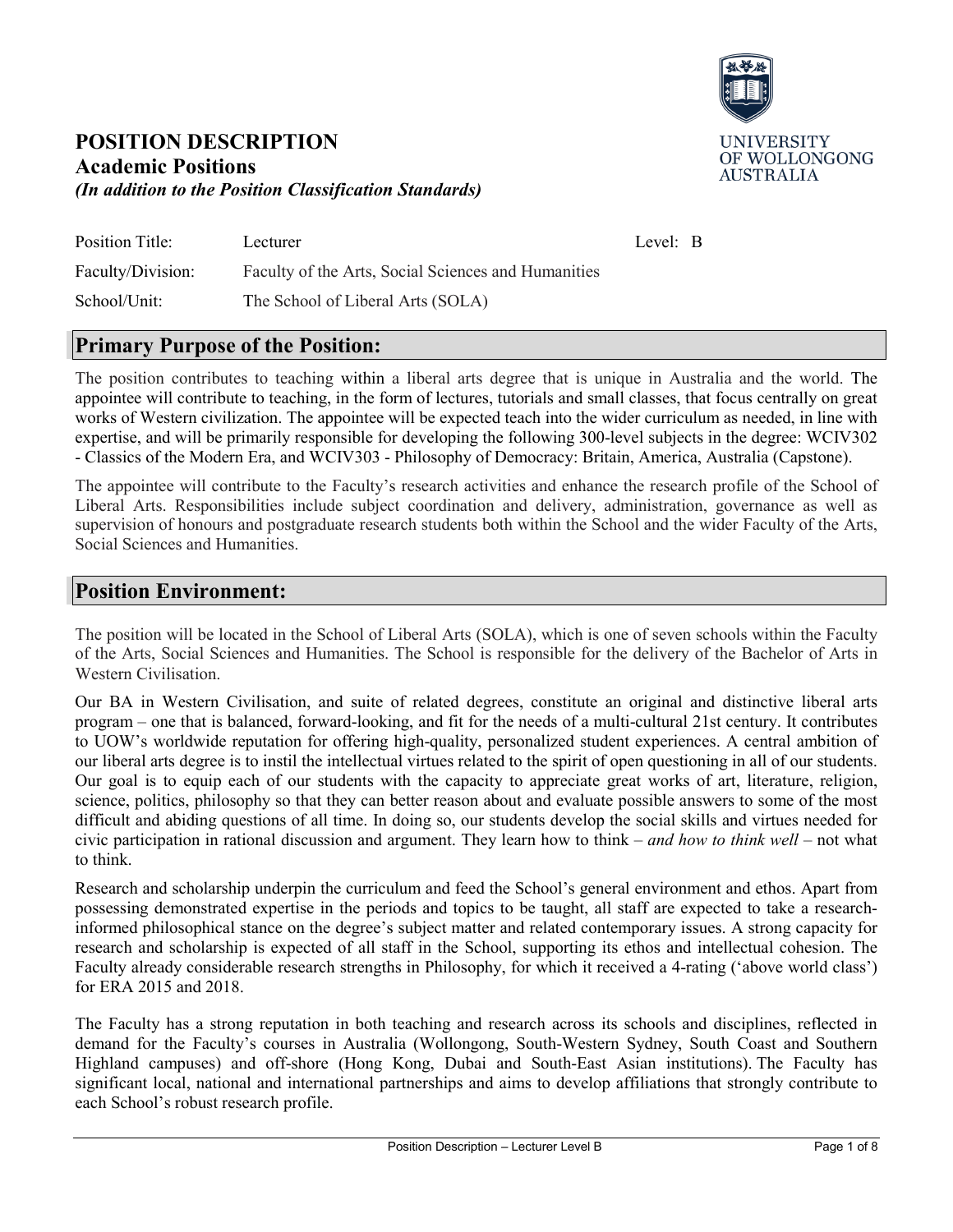# **Major Accountabilities/Responsibilities:**

| <b>Responsibilities</b> |                                                                                                                                                                                                                                                                                                                                      | Outcome                                                                                                                                  |
|-------------------------|--------------------------------------------------------------------------------------------------------------------------------------------------------------------------------------------------------------------------------------------------------------------------------------------------------------------------------------|------------------------------------------------------------------------------------------------------------------------------------------|
| 1.                      | Teaching:<br>Coordinate, teach and assess in subjects offered by the School<br>Development of high quality, technologically enriched subject and<br>$\bullet$<br>course material<br>Preparation and delivery of lectures/tutorials/seminars<br>٠                                                                                     | Contribute to teaching at all<br>subject levels; to enhance<br>students' skills, knowledge<br>and understanding.<br>Deliver teaching and |
|                         | Design and develop subject outlines, class plans, assessment tasks<br>$\bullet$<br>and on-line learning activities for lectures/tutorials/seminars<br>Use appropriate technology and media to supplement and enhance<br>$\bullet$<br>teaching<br>Marking of assessment tasks<br>$\bullet$<br>Consultation with students<br>$\bullet$ | teaching materials in an<br>efficient and timely manner;<br>develop coherent curricula<br>leading to successful student<br>outcomes.     |
| 2.                      | Research:<br>Maintain an active and thriving program of influential and<br>٠<br>impactful research, relative to career stage, leading to quality<br>publications, strong citation rates, and the acquisition of<br>competitive external project funding                                                                              | Contribute to the School,<br>Faculty and University's<br>research profile.                                                               |
|                         | Build and maintain local and international research networks<br>$\bullet$<br>Supervision of Honours and postgraduate research projects<br>$\bullet$                                                                                                                                                                                  |                                                                                                                                          |
| 3.                      | Undertake administrative/governance functions including consultation with<br>students, marking of assessments, attendance at Faculty/School events,<br>School meetings and Faculty forums/committees as required.                                                                                                                    | Contribute to the<br>administration of the<br>School/Faculty as well as<br>offering excellent service to<br>students and other parties.  |
| 4.                      | Supervise casual staff as required, including moderation of assessment                                                                                                                                                                                                                                                               | Foster efficient and collegial<br>operation of Campus<br>activities.                                                                     |
| 5.                      | Contribute to School and Faculty marketing, recruitment and community<br>engagement activities.                                                                                                                                                                                                                                      | Improve the standing of the<br>School/Faculty in the<br>community.                                                                       |
| 6.                      | Communicate and consult with staff on workplace and staffing matters.                                                                                                                                                                                                                                                                | To foster direct relationships<br>with staff and enhance<br>engagement with the<br>organisation.                                         |
| 7.                      | Observe principles and practices of Equal Employment Opportunity                                                                                                                                                                                                                                                                     | To ensure fair treatment in<br>the workplace                                                                                             |
| 8.                      | Comply with WHS responsibilities, accountabilities and authorities as<br>outlined in the http://staff.uow.edu.au/ohs/commitment/responsibilities/<br>document                                                                                                                                                                        | To ensure a safe working<br>environment for self &<br>others.                                                                            |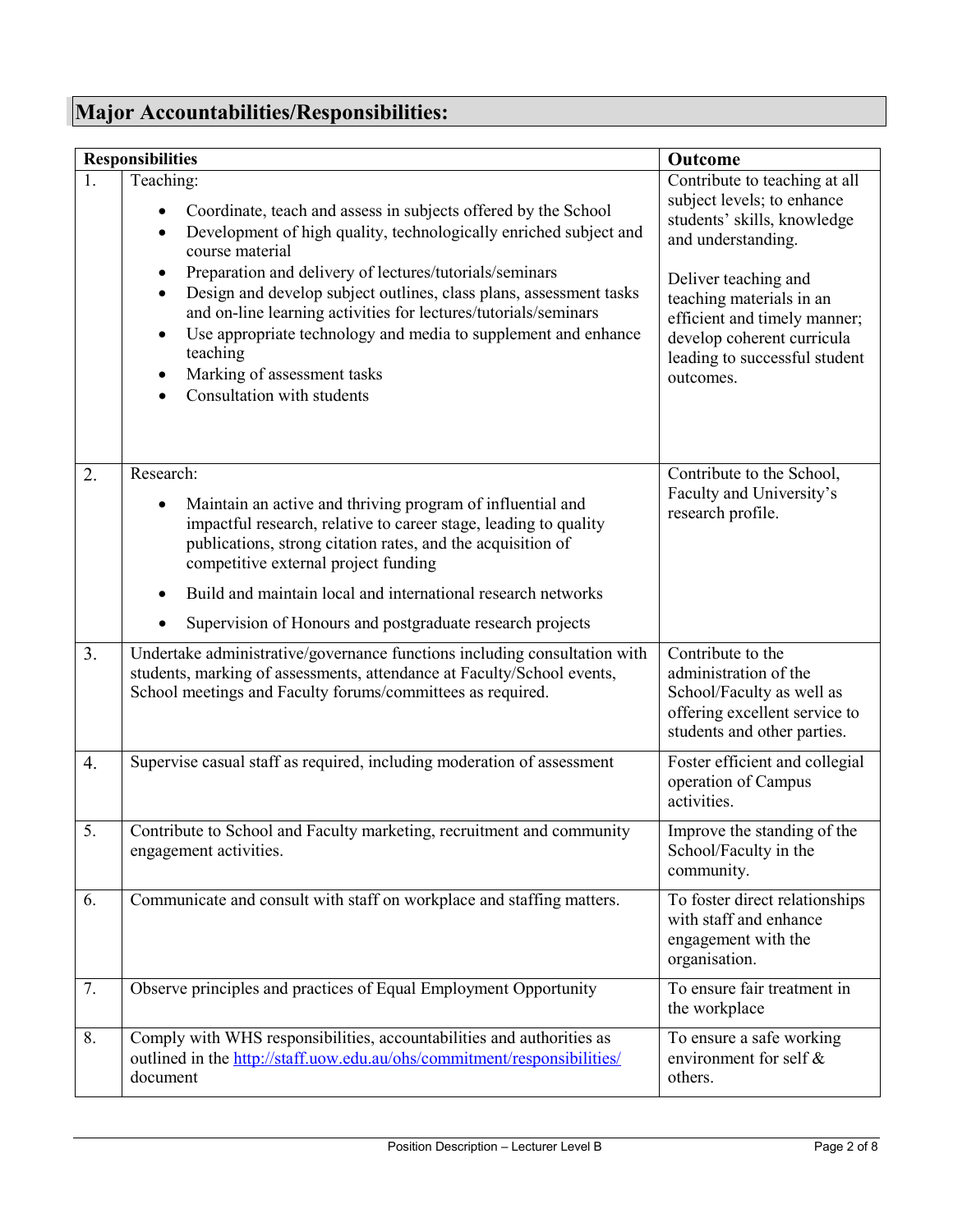# **Reporting Relationships:**

| Position Reports to:                         | Executive Dean, via Head of the School of Liberal Arts                                         |
|----------------------------------------------|------------------------------------------------------------------------------------------------|
| Position supervises the following positions: | Supervision may be required of Casual Academic staff,<br>HDRs/Post-Docs                        |
| Other Key Contacts:                          | Head of School<br><b>School Manager</b><br>Associate Deans<br><b>Faculty Executive Manager</b> |

# **Key Relationships:**

| <b>Contact/Organisation:</b>                                  | <b>Purpose &amp; Frequency of contact</b>                                                                                                                                                                            |
|---------------------------------------------------------------|----------------------------------------------------------------------------------------------------------------------------------------------------------------------------------------------------------------------|
| Head of School                                                | Primary supervisor - regular contact                                                                                                                                                                                 |
| <b>School Manager</b>                                         | Administrative, student and staffing matters – regular contact                                                                                                                                                       |
| School of Liberal Arts                                        | The position is located within the School of Liberal Arts, and the<br>occupant is expected to participate in School's activities. The<br>position entails regular contact with the School's administrative<br>staff. |
| Faculty of the Arts, Social Sciences and<br><b>Humanities</b> | The School is part of the Faculty of the Arts, Social Sciences and<br>Humanities and the occupant of the position is expected to take<br>part in Faculty activities.                                                 |

# **Key Challenges:**

- High quality teaching, development and coordination of subjects across all levels
- Active participation in the teaching culture of the School and Faculty through team teaching, tutoring and the flexible delivery of subjects
- Enhance the research profile, activities and ethos of the School, in light of its existing strengths
- To conceive, seek funding for and conduct research projects resulting in quality outputs and impactful research
- Attract and supervise research students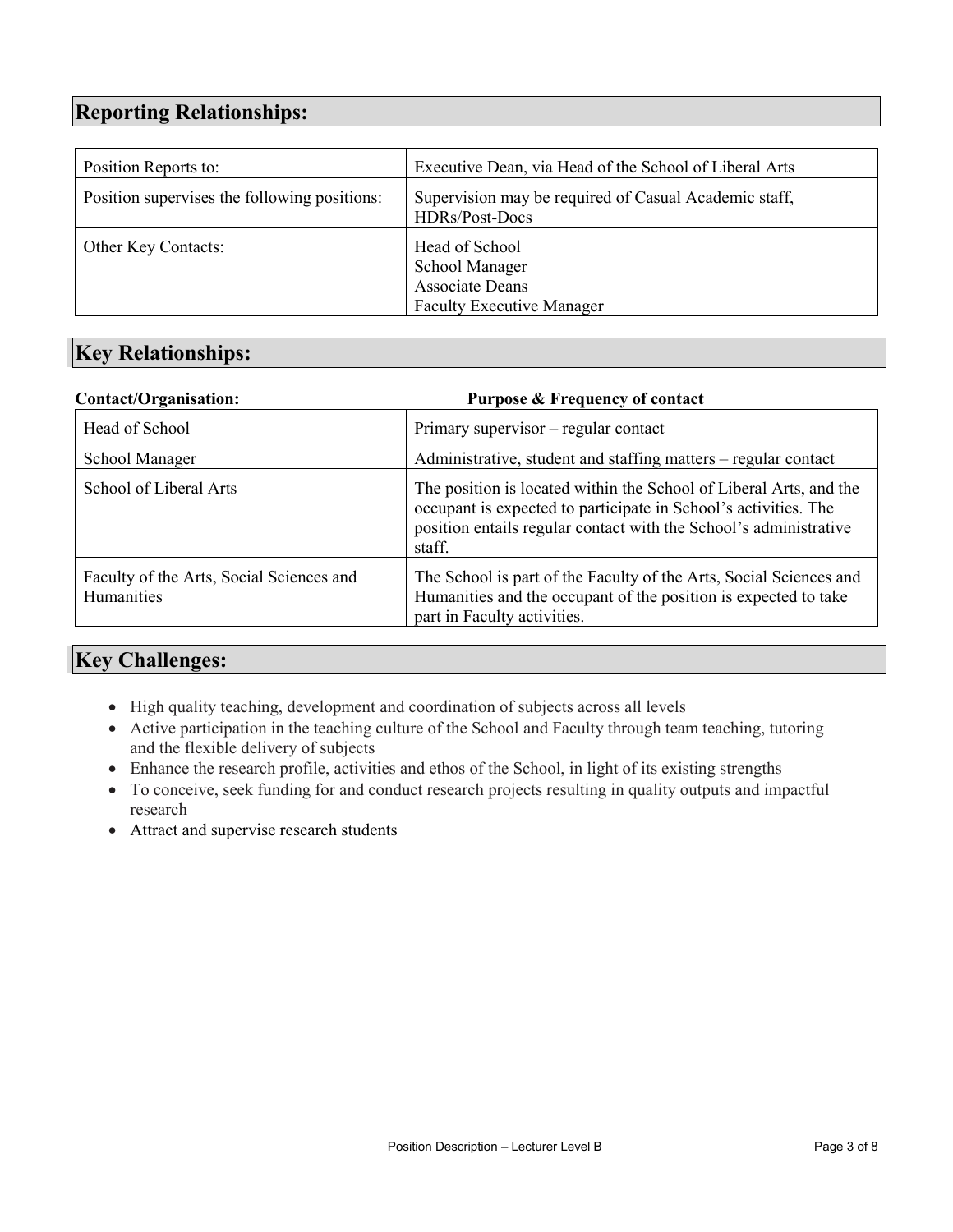# **SELECTION CRITERIA:**

Essential:

- Relevant Doctoral degree in a Liberal Arts/Humanities discipline
- Strong Liberal Arts/Great Books credentials, with a relevant background in scholarship as required by specific teaching needs
- Capacity to deliver specific subjects within our BA in Western Civilisation curriculum
- Capacity to teach via the Socratic method in degree focusing on 'great works'
- Evidence of excellent, effective, innovative teaching
- Capacity to develop and utilise technology-enhanced teaching and web-based material to enhance learning outcomes for students
- Ability and willingness to supervise honours and higher degree research students
- Evidence of potential to produce influential, high quality publications and an active, forward-looking, impactful research program
- Evidence of potential for acquiring research funding, including from major, competitive external research bodies nationally or internationally
- Strong interpersonal skills, including the ability to develop effective working relationships and links with colleagues at all levels in the University
- Knowledge of Equal Employment Opportunity and diversity principles

Desirable:

- A positive, collegial and forward-looking attitude towards this unique educational enterprise
- Experience working in a team-teaching environment
- Demonstrated understanding of academic administration and tertiary education policy
- Clear research track record in areas that fit with and can enhance the existing strengths of other researchers in the School

### **Personal Attributes:**

- Motivation and enthusiasm for teaching and research
- Ability to work and interact collegially with members of the School and Faculty
- Ability to interact effectively with students from diverse cultural backgrounds
- A strong commitment to fairness, equal opportunity and diversity

### **Special Job Requirements:**

- Must be flexible with working hours, including evenings and weekends
- Ability to travel to regional or other UOW campuses within Australia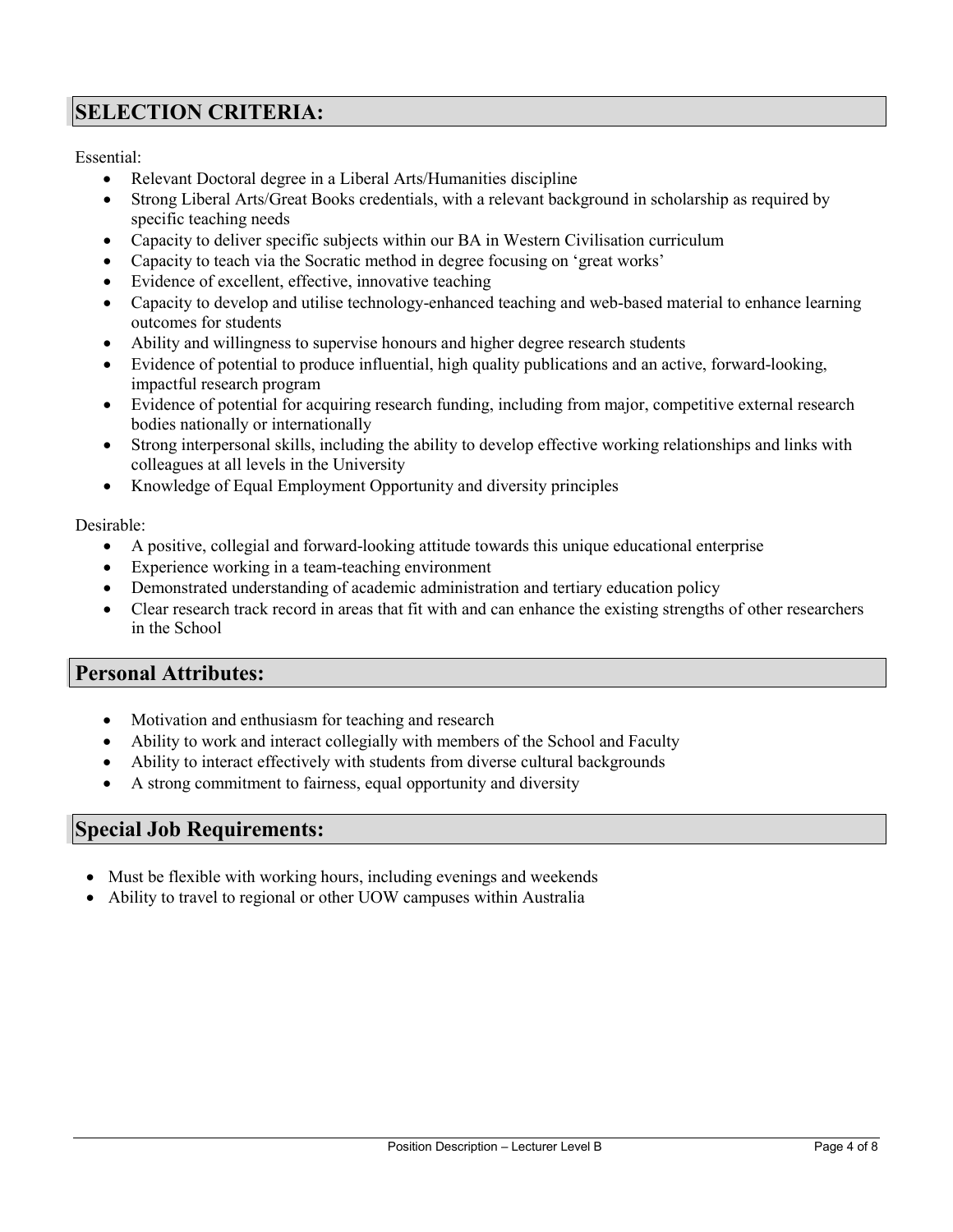# **FACULTY OF THE ARTS, SOCIAL SCIENCES AND HUMANITIES**

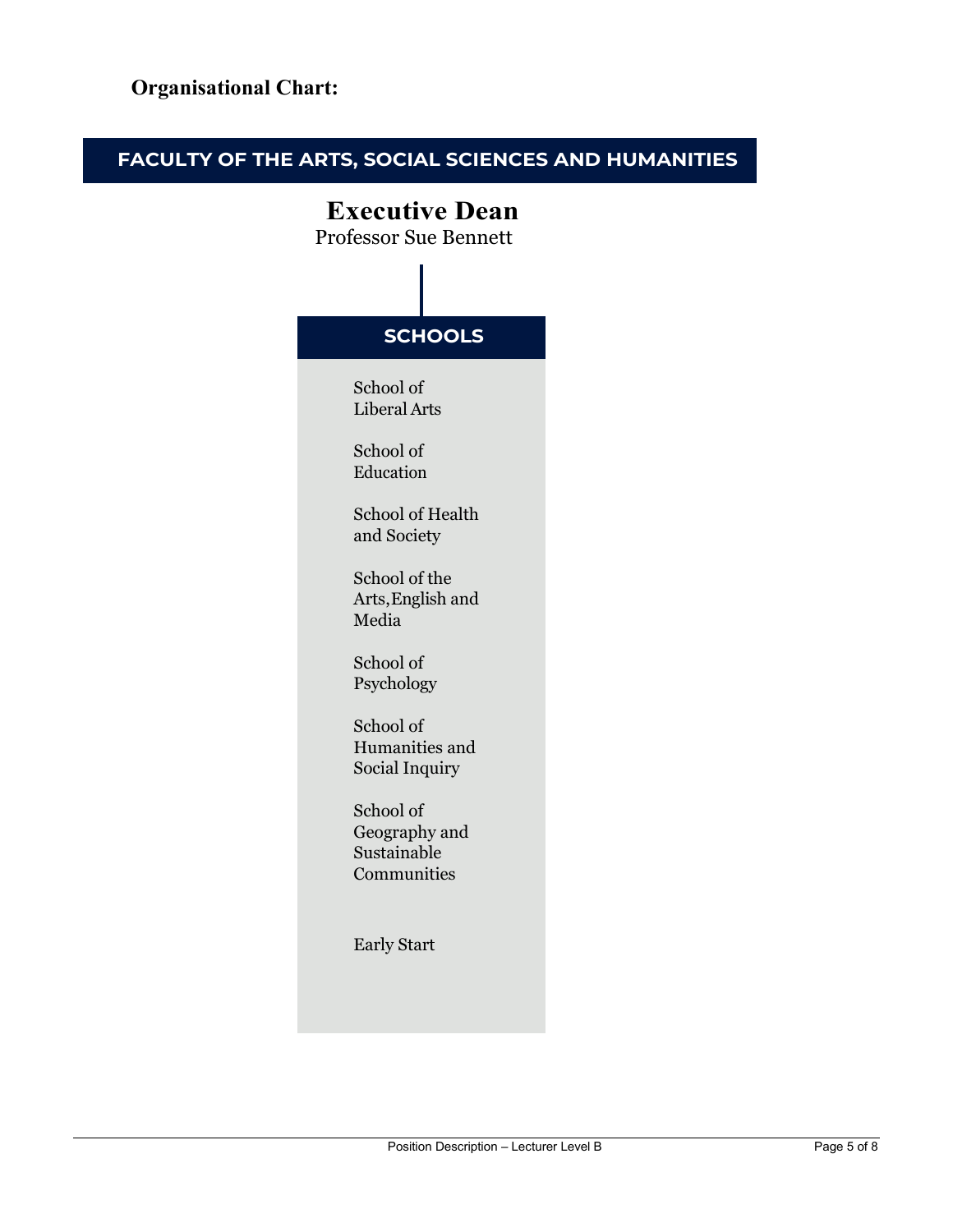# **Roles and Responsibilities in Relation to Workplace Health and Safety:**

The University of Wollongong is committed to providing a safe and healthy workplace for its workers, students and visitors. All members of the University community have a collective and individual responsibility to work safely and be engaged in activities to help prevent injuries and illness.

In addition to the major accountabilities/responsibilities required for your position, you also hold the following roles and responsibilities in relation to Workplace Health and Safety:

*All Staff*

- Take reasonable care for your health and safety as well as others.
- Comply with any reasonable instruction by the University.
- Cooperate with any reasonable policies and procedures of the University including reporting of hazards or incidents via the University reporting process.
- Certain staff have specific responsibilities for Work Health and Safety (WHS), further information is available in the document [Roles And Responsibilities for WHS](http://staff.uow.edu.au/content/groups/public/@web/@ohs/documents/doc/uow016892.pdf) and [WHS Management](http://staff.uow.edu.au/ohs/index.html) System.

#### *Additional Responsibilities for Staff with supervisory responsibilities*

- Ensure work area, equipment and practices are compliant with applicable legislation, standards, codes of practice and University guidelines.
- Ensure risk management activities are undertaken to minimise WHS risk including hazard and incident reporting, risk assessment and safe work procedures.
- Provide the necessary instruction, information, induction, training and supervision to enable work to be carried out safely.
- Ensure Work Health and Safety (WHS) activities and requirements are implemented for area as outlined in the [Roles And Responsibilities for WHS](http://staff.uow.edu.au/content/groups/public/@web/@ohs/documents/doc/uow016892.pdf) and [WHS Management](http://staff.uow.edu.au/ohs/index.html.) System.

### **Inherent Requirements:**

This position description outlines the major accountabilities/responsibilities and the selection criteria against which you will be assessed as suitable for the position. As such there will be specific job requirements that we refer to as Inherent Requirements.

Inherent Requirements refer to your ability to:

- Perform the essential duties and functional requirements of the job;
- Meet the productivity and quality requirements of the position;
- Work effectively in the team or other type of work organisation concerned; and
- Do the job without undue risk to your own or others health, safety and welfare at work.

If you have any injuries, illness, disorder, impairment, condition or incapacity that may affect your ability to perform the inherent requirements of the position, we encourage you to discuss this with the University to assist in the process of identifying reasonable adjustments to enable you to perform the duties of the position. The University wants to place you in the best situation to use your skills effectively in the position you are applying for at the University.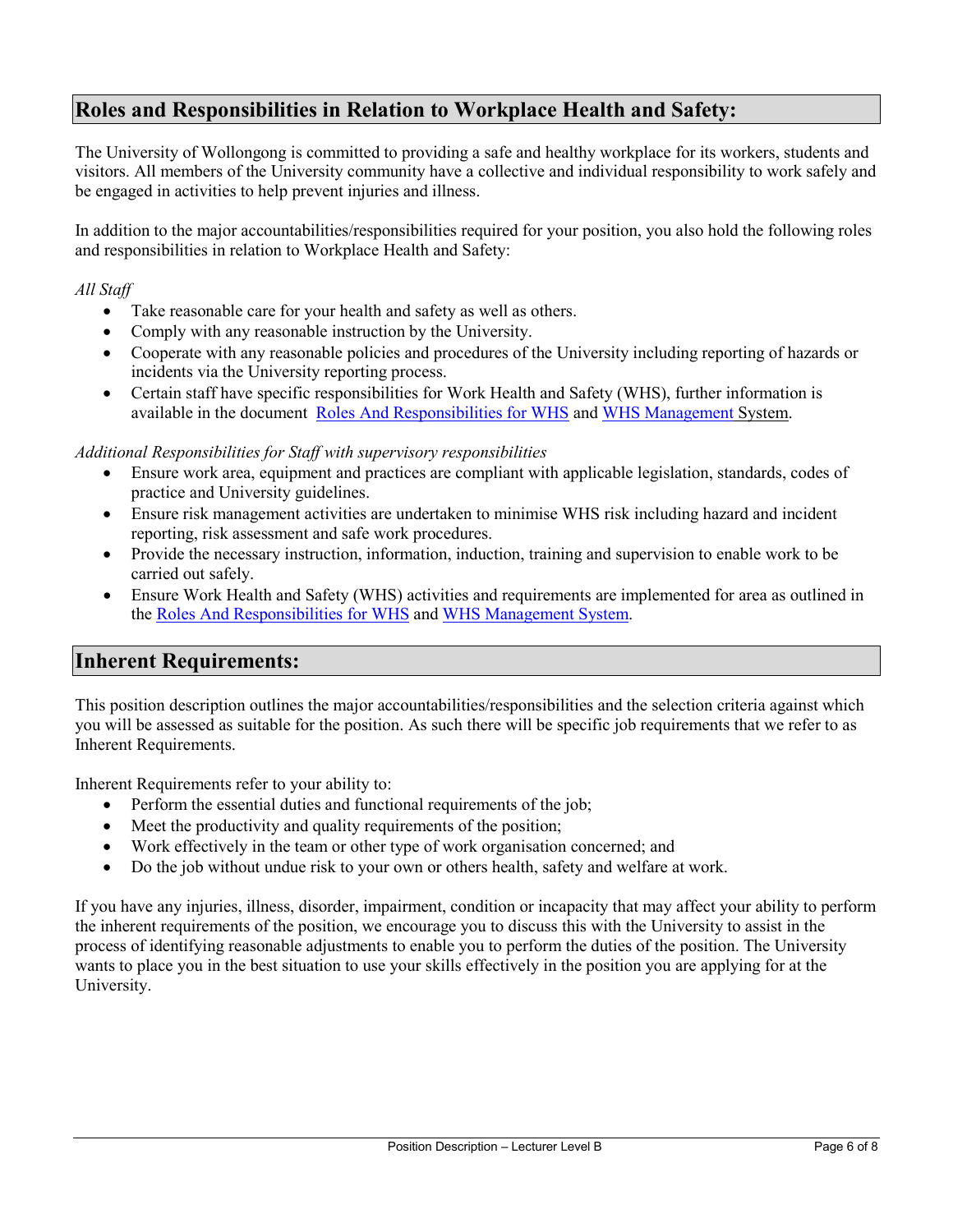

### **POSITION CLASSIFICATION STANDARD - Teaching and Research Title: Lecturer Level: B**

### **Description**

A position classification standard describes the broad categories of responsibility attached to academic staff at different levels. The standards are not exhaustive of all tasks in academic employment, which is by its nature multi-skilled and involves an overlap of duties between levels. **Therefore the standards should not be applied mechanistically. Quality of performance is the principal factor governing level of appointment of individuals, and a broadly-worded skill base is set out for each level.**

All levels of academic staff can expect to make a contribution to a diversity of functions within their institutions. Such functions include teaching research participation in professional activities and participation in the academic planning and governance of the institution. The balance of functions will vary according to level and position and over time.

- General Standard
- Specific Duties
- Skill Base

### **General Standard**

A Level B academic is expected to make contributions to the teaching effort of the institution and to carry out activities to maintain and develop her/his scholarly, research and/or professional activities relevant to the profession or discipline.

### **Specific Duties**

Specific duties required of a Level B academic may include

- The conduct of tutorials, practical classes, demonstrations, workshops, student field excursions, clinical sessions and studio sessions.
- Initiation and development of subject material.
- Acting as subject coordinators.
- The preparation and delivery of lectures and seminars.
- Supervision of the program of study of honours students or of postgraduate students engaged in course work.
- Supervision of major honours or postgraduate research projects.
- The conduct of research.
- Involvement in professional activity.
- Development of course material with appropriate advice from and support of more senior staff
- Marking and assessment.
- Consultation with students.
- A range of administrative functions the majority of which are connected with the subjects in which the academic teaches.
- Attendance at departmental and/or faculty meetings and/or membership of a number of committees.

### **Skill Base**